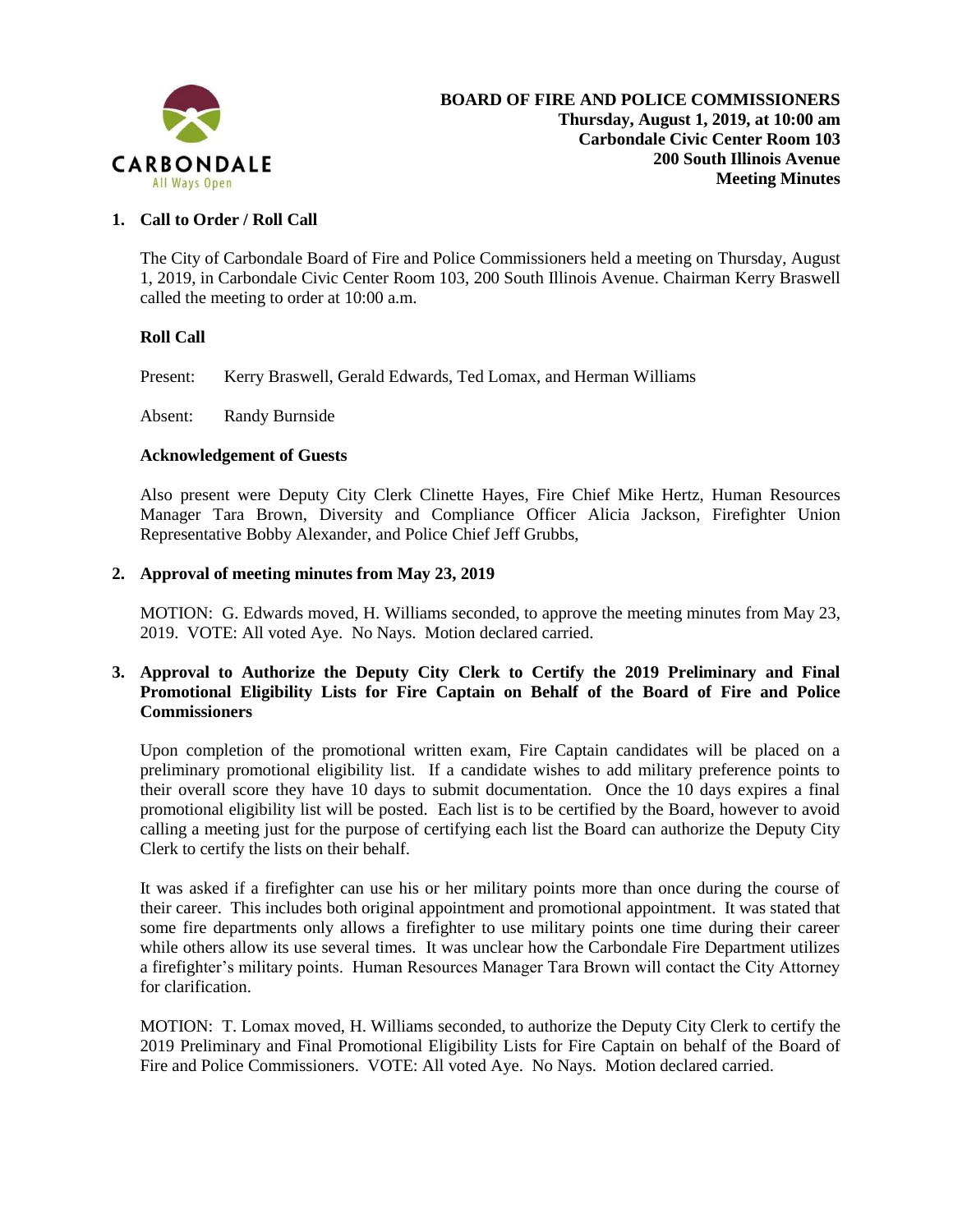# **4. Approval of Changes in the Board of Fire and Police Commissioners Governing Rules as it Pertains to the Fire Captain Promotional Process**

The process for promotion to Fire Captain was changed and is reflected in the current labor agreement with the Firefighter's Union and the City of Carbondale. The Board has administered a Fire Captain promotional examination process two times since it has been in effect, one in 2017 and one in 2018. However, upon its passage the Board of Fire and Police Commissioner's Governing Rules were not updated to reflect those changes.

This topic was discussed in a previous meeting when the Board was first apprised of the change. The Board recalled that there was something in the labor agreement that seemed to overstep what the Board is authorized to do. It was unclear what that could be and further research was suggested.

MOTION: G. Edwards moved, H. Williams seconded, to approve the changes in the Board of Fire and Police Commissioners Governing Rules as it pertains to the Fire Captain Promotional Process. VOTE: All voted Aye. No Nays. Motion declared carried.

## **5. Closed Meeting to Conduct Promotional Oral Interviews for Fire Captain**

MOTION: G. Edwards moved, T. Lomax seconded, that the Board hold a closed meeting for the purpose of discussing the appointment, employment, compensation, discipline, performance, or dismissal of specific employees pursuant to 5 ILCS  $120/2(c)(1)$ , specifically to conduct promotional oral interviews for Fire Captain. VOTE: All voted Aye. No Nays. Motion declared carried. Open session recessed at 10:10 a.m.

## **6. Return to Open Session**

There was no formal action taken as a result of the closed meeting. There being no further business to come before the Board, T. Lomax moved, H. Williams seconded, that the Board return to open session. VOTE: All voted Aye. No nays. Motion declared carried. Open session resumed at 11:33 a.m.

*Firefighter Union Representative Bobby Alexander exited the meeting at 11:33 a.m.* 

*Police Chief Jeff Grubbs entered the meeting at 11:33 a.m.*

## **7. Discussion of Changes in the Oral Interview Questions, Oral Interview Scoring, and the Physical Fitness Assessment for Entry-level Firefighter and Entry-Level Police Officer**

During previous oral interviews the Board noticed that some of the questions for Entry-Level Police Officer and Firefighter either irrelevant or asked the same question in a different way. It was suggested that a revision of both sets of questions take place. In addition to revising the questions it was also suggested that a scoring scale be implemented. Currently each Commissioner choses a random number from 0 to 100 as a candidate's score for fire candidates and a simple "pass or fail" for police candidates with no scoring scale, guidelines, or justification. The scoring scale could prevent any potential conflict should a candidate request to see their evaluation or ask why they passed or failed. Both the Fire and Police Departments submitted a draft of updated oral interview questions with a scoring scale. The scales were combined together to create one scale that can be used by both departments.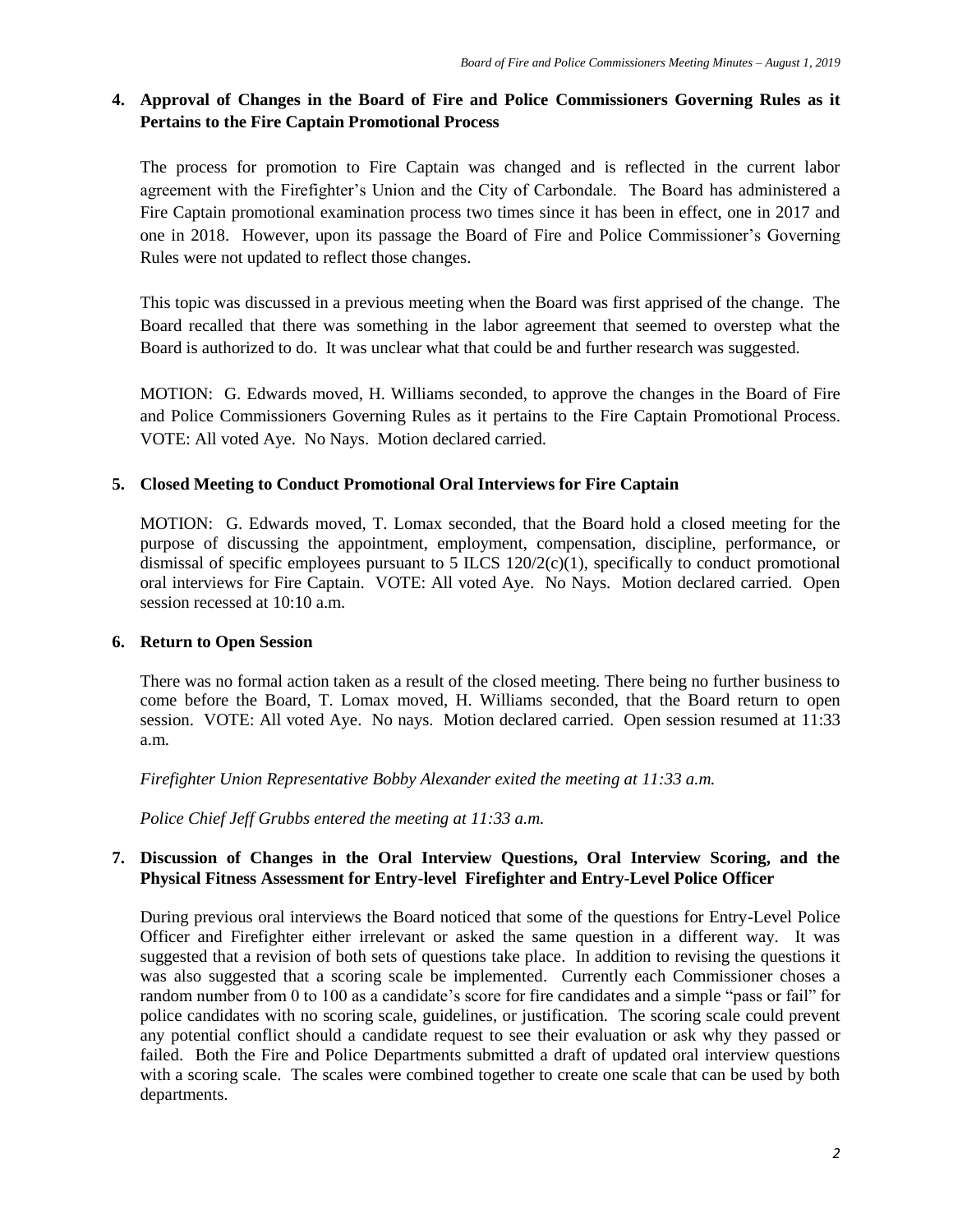The Fire Department presented updated oral interview questions, some of which were changed or removed altogether. Each question is scored from 0 to 10 based on the criteria provided in the scoring scale. All questions are totaled together to give a candidate's score. Commissioner's score are then averaged together to give each candidate their final oral interview score. The Board agreed that they would like the updated questions with the scoring scale for the Fire Department to be implemented for Entry-Level Firefighter oral interviews.

The Police Department did not change any of the oral interview questions, however the same scoring scale that was presented for the Fire Department was added to the Police Department questions. It was a concern of Police Chief Jeff Grubbs that implementing a scoring scale would cause them to have to switch to an eligibility ranking system much like the Fire Department. The Fire Department's eligibility list is in ranking order by the total score of the exam and oral interview. The Police Department's eligibility list is simply listed alphabetically regardless of the achieved passing score. It was explained that although scores are given that would not change how candidates are listed on the police eligibility list. Chief Grubbs' concerns remained firm and he said he will have to check with the City Attorney to make sure that implementing a scoring scale for oral interviews would not conflict with an alphabetical eligibility list. After discussion the Board agreed that since the pass/fail system for Entry-Level Police Officer oral interviews already works well, that it can remain the same without the scoring scale. When asked what justification the Board has for determining whether a candidate passes or fails it was stated that it is the job of the Board to determine a candidates fit for the job. If they feel that a person is not the best fit for the Police Department then they will not move on to the next phase of the process.

It should be noted that during this discussion it was asked if the oral interview questions can be requested through FOIA. At the time it was unknown if interview questions were exempt from FOIA, but was later found to be exempt from disclosure.

The Fire Department also presented to the Board some changes to their Physical Fitness Assessment for the Entry-Level Firefighter examination. At the previous meeting Fire Chief Mike Hertz asked if it could be modified to meet the needs of their department. He submitted to the Board a modified version of the current Physical Fitness Assessment that mirrors the Candidate Physical Agility Test (CPAT) which is what the academy bases their physical assessment. Some of the weight and rep requirements changed for most portions of the assessment while new portions were added and others removed. It was a great concern that the Fire Department may reverse their efforts for recruiting women by making the physical fitness assessment more difficult as some women may not be physically able to complete the assessment as it currently stands. It was noted that although it is somewhat more difficult for the candidates to complete, they will have to complete the same requirements if they should make it all the way through to the academy. Plus candidates are provided the physical assessment requirements with plenty of time to prepare for it. The academy has been known to reject candidates simply because they are pushed through without being physically prepared. A small increase in the physical assessment will be in the best interest of entry-level candidates so they are ready to perform at a high level at the academy. After much discussion about this topic, the concerns regarding the level of difficulty for female candidates remained firm and it was the consensus of the Board to keep the Entry-Level Firefighter Physical Fitness Assessment the way it is.

#### **8. Discussion about the Police Department's Referral/Incentive Program**

In a previous meeting, the Board requested information regarding the Police Department's incentive program where a current employee refers a viable candidate for Police Officer and receives a monetary reward if said candidate completes his or her probationary period.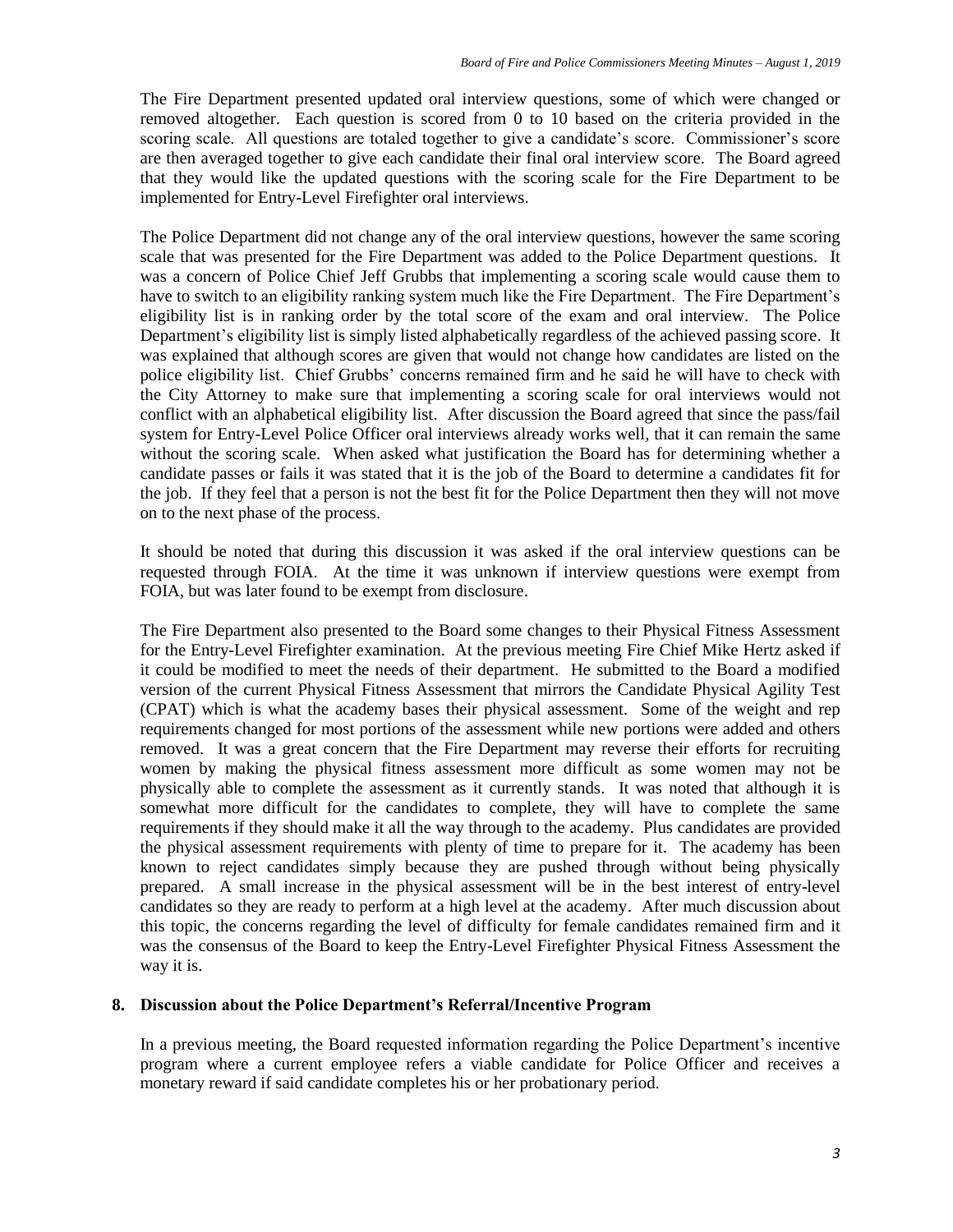The reward is \$500.00 for an Entry-Level Police Officer candidate and \$750.00 for a Lateral-Entry Police Officer candidate. It was requested that a copy of the policy be provided to the Board at the last meeting held on May 23, however it was not. It was again requested that it be provided to the Board at this current meeting and that Chief Grubbs be present for any questions or discussion. Chief Grubbs was in attendance and distributed to the Board Personnel Policy 307 titled "Recruitment, Selection, Promotion, Retirement" where it outlines the Employee Recruitment Incentive in Section IV. This can be found in the Police Policy Manual and is accessible online only through the Police Department. It was stated that this incentive program was discussed with the City Manager sometime around 2015 and was made effective sometime around 2017. According to Chief Grubbs there has already been three payouts awarded through this program. Referrals included one officer from South Carolina, another officer who was also employed by the Illinois Department of Corrections, and an officer from a neighboring town.

It was asked if this policy was reviewed or approved by a committee, board, or City Council and if it has been or needed to be codified. Chief Grubbs replied no to both inquiries.

#### **9. Board Comments**

Deputy City Clerk, Clair Hayes, apprised the Board of the current status of the upcoming Entry-Level Police Officer examination on Thursday, September 12, 2019. The deadline is scheduled for Friday, August 2, 2019 at 5:00 p.m. and at the total number of applicants for participation at the time of this meeting was eleven, however two of those applicants had to be rejected because they didn't meet the education requirements. It was asked if the Board would like to move forward with the examination regardless of the number of applicants currently on file. A breakdown of participants, cost, and eligible candidates from the past few exams were presented to the Board for reference. It was noted that based on past history we will more than likely test only half of the applicants on file and receive a lesser number of eligible candidates from that pool of applicants who participate in the exam. Over the past two years (four testing cycles) there has been 47 exam participants and of those only 13 to become eligible candidates. The Board consulted with Chief Grubbs and determined that we should move forward with the examination as planned.

#### **10. Citizens' Comments**

None

#### **11. Adjournment**

Meeting adjourned at 12:47 p.m.

\_\_\_\_\_\_\_\_\_\_\_\_\_\_\_\_\_\_\_\_\_\_\_\_\_\_\_\_\_\_\_\_\_\_\_\_ Clinette C. Hayes, Deputy City Clerk Approved by the Board on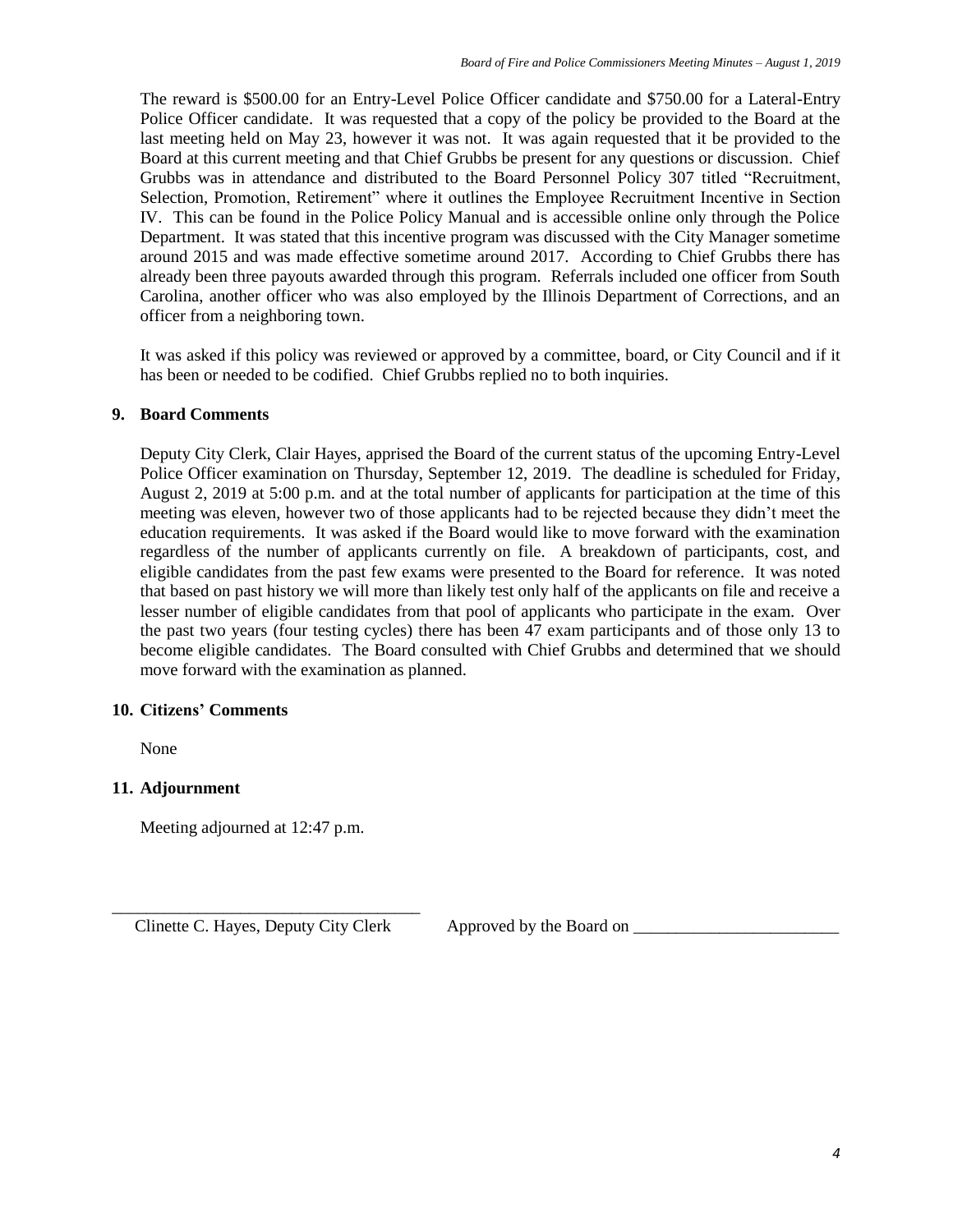# **Foreign Fire Minutes**

# **8/8/19**

Call to Order 9:02 AM

#### **Attendees**

Chief Hertz, Schultz, Brown, Mallady

Guests: None

## **Prior meeting minutes**

Approved- Hertz, Schultz (4-0)

## **Last Meeting Follow-up**

1. Banking Options to be discussed. – Switched to Banterra.

#### **New Business**

- 1. Treasurer's report:
	- Current avail balance- \$7491.32
	- Motion to approve Mallady, Hertz (4-0)
- 2. Purchase of Mityvac Fluid Evacuator \$145 Brown, Schultz (4-0)
- 3. Purchase of Stihl Stick Edger \$405. Schultz, Mallady (4-0)
- 4. Purchase of Dewalt Recip. Saw (2) and Dewalt Chainsaw with Chain. \$550. Schultz, Brown (4-0)
- 5. Purchase of Bunn Coffee Decanter, Orange. \$15. Hertz, Schultz (4-0)
- 6. Purchase of Nutribullet Blender (2) \$130. Brown, Schultz (4-0)

Motion to Adjourn 9:15 AM Hertz, Mallady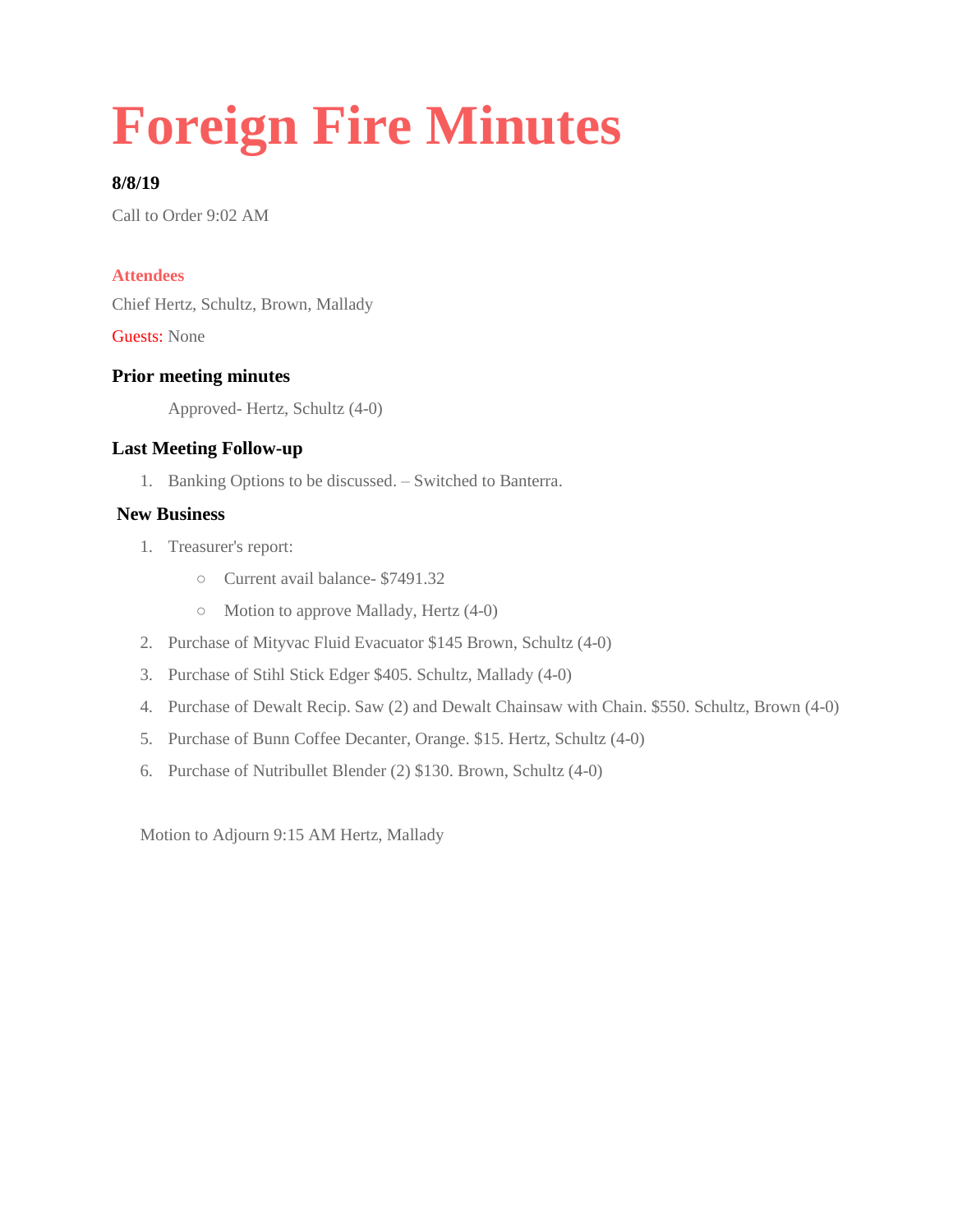

The City of Carbondale's Liquor Advisory Board held a meeting on Thursday, September 5, 2019, in Room 103 of Carbondale City Hall, 200 South Illinois Avenue. Chair Donald Monty called the meeting to order at 5:34 p.m. with the following-named members of the Board present/absent:

## **1. Roll Call**

Present: John Mills, Tasis Karayiannis, David Cisco, and Don Monty

Absent: Mark Robinson, Steve Payne, Colton Newlin

A quorum was available to take action on the agenda items. City Staff present for the meeting included City Clerk Jennifer Sorrell, City Attorney Jamie Snyder, and Building & Neighborhood Services Supervisor John Lenzini.

### **2. Approval of Minutes from the L.A.B. Meeting of August 1, 2019**

D. Cisco moved, T. Karayiannis seconded, to approve the minutes of the L.A.B. meeting of August 1, 2019. VOTE: All voted aye; motion declared carried.

#### **3. Consensus on Bylaws Amendments**

The Board reviewed each section which had been discussed at the prior meeting and offered their opinions as to whether changes were needed or if the text should remain the same.

There was a consensus to amend Article II, Section 2 in a manner consistent with the Carbondale Revised Code; Article III, Section 2; Article V, Sections 1 and 3; to delete Article VI "Subcommittees"; and to renumber Article VII.

# **4. Continued Discussion for the Proposed Liquor Code Rewrite Sections 2-4-11 through 2-4-14 (Catering, Special Use Licenses, Duration, and Transfers)**

#### **Catering:**

In keeping with the recommended reclassification plan, it is recommended to make catering a special condition for a license holder, as opposed to requiring a separate application. The requirement for dramshop insurance will remain in place.

References to SIU catering options will be removed as the university holds a State liquor license, without a license from the City, and are not under our licensing authority. Additionally, they have their own internal review process.

Sales by the glass at privately catered event – there was Board consensus to recommend allowing sales by the glass at private events but requiring 10 days notification by the license holder to the City and police per event. Catering where the alcohol is paid as part of the catering package and there are not sales by the glass will remain the same.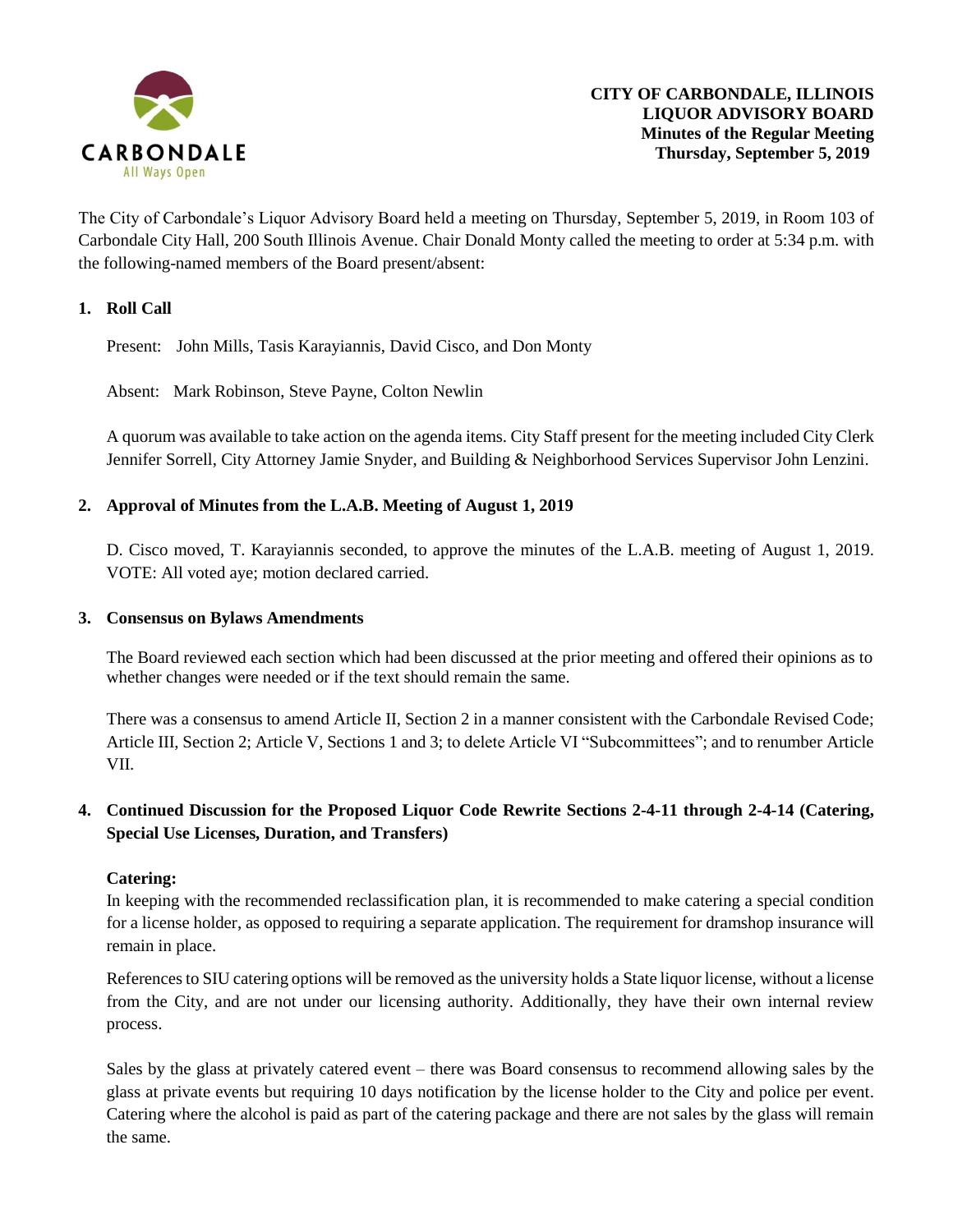Outside Caterer Permit – there was discussion regarding whether to allow non-Carbondale caterers to cater with alcohol in city limits with a "per event" license. There was unanimous agreement to allow those individuals to cater with alcohol so long as they hold a liquor license with the State. There was not a clear decision with relation to the appropriate fee for such permit. Suggestions raised included \$50.00 to \$75.00, a "modest fee"; and a substantial enough of a fee, not to exceed \$100.00, so as to not undercut a Carbondale licensee's payment of liquor license fees. It was also noted that if we want to bring people to Carbondale, it would be important not to overprice the license. Further discussion suggested in lieu of a higher permit fee, requiring the caterer to remit food and beverage tax based on the event receipts, assuming the F&B tax for caterers isn't rescinded.

## **2-4-12: Special Use:**

The recommendation from Staff was to modify the City's Special Use requirements so that it operates in the same way as the State's Special Use license. Additionally, as the licensee would already hold a Carbondale liquor license, it was suggested that the approval of this individual special use event be handled at the Staff and Local Liquor Control Chair level, similar to that of a Class L "Extended Premises" permit, or the event approval for Carbondale Main Street's individual Class F1/F2 licenses.

It was noted that this would take away pressure on not-for-profits who are approached about applying for a Class F1 or F2 license for special events so that alcohol could be sold to attendees; if the language were modified where for-profit businesses could apply for the Special Use permit, they could also perhaps sponsor some of the events. Further, if a for-profit liquor license holder were to receive a Special Use permit for sales of alcohol at an event, all of their servers are required to be trained.

There was Board consensus to modify the City's current Special Use language to mirror that of the State' Special Use language.

# **2-4-14: Transfer of License:**

The City Attorney referred to inconsistencies in the language regarding transfers, which are prohibited at the State level. The transfer language, in effect, suggests a legal right to it which is not permitted. The Board indicated that it would be beneficial to retain the ability to transfer locations, however. It was also suggested that language be added to the effect of "new applicants applying for a currently issued liquor license must provide a notarized letter from the current license holder which indicates their agreement with the applicant's request."

There was Board consensus to retain the ability to transfer location, but otherwise recommend elimination of the transfer of licenses. Following the consensus, there followed a brief discussion regarding upcoming agenda items.

\_\_\_\_\_\_\_\_\_\_\_\_\_\_\_\_\_\_\_\_\_\_\_\_\_\_\_\_\_\_\_\_ \_\_\_\_\_\_\_\_\_\_\_\_\_\_\_\_\_\_\_\_\_\_\_\_\_\_\_\_\_

# **5. Citizens' Comments**

Clerk: Next meeting is scheduled for October 3.

None

# **6. Adjournment**

Meeting adjourned at 6:37 p.m.

Jennifer R. Sorrell, City Clerk **Date Approved**